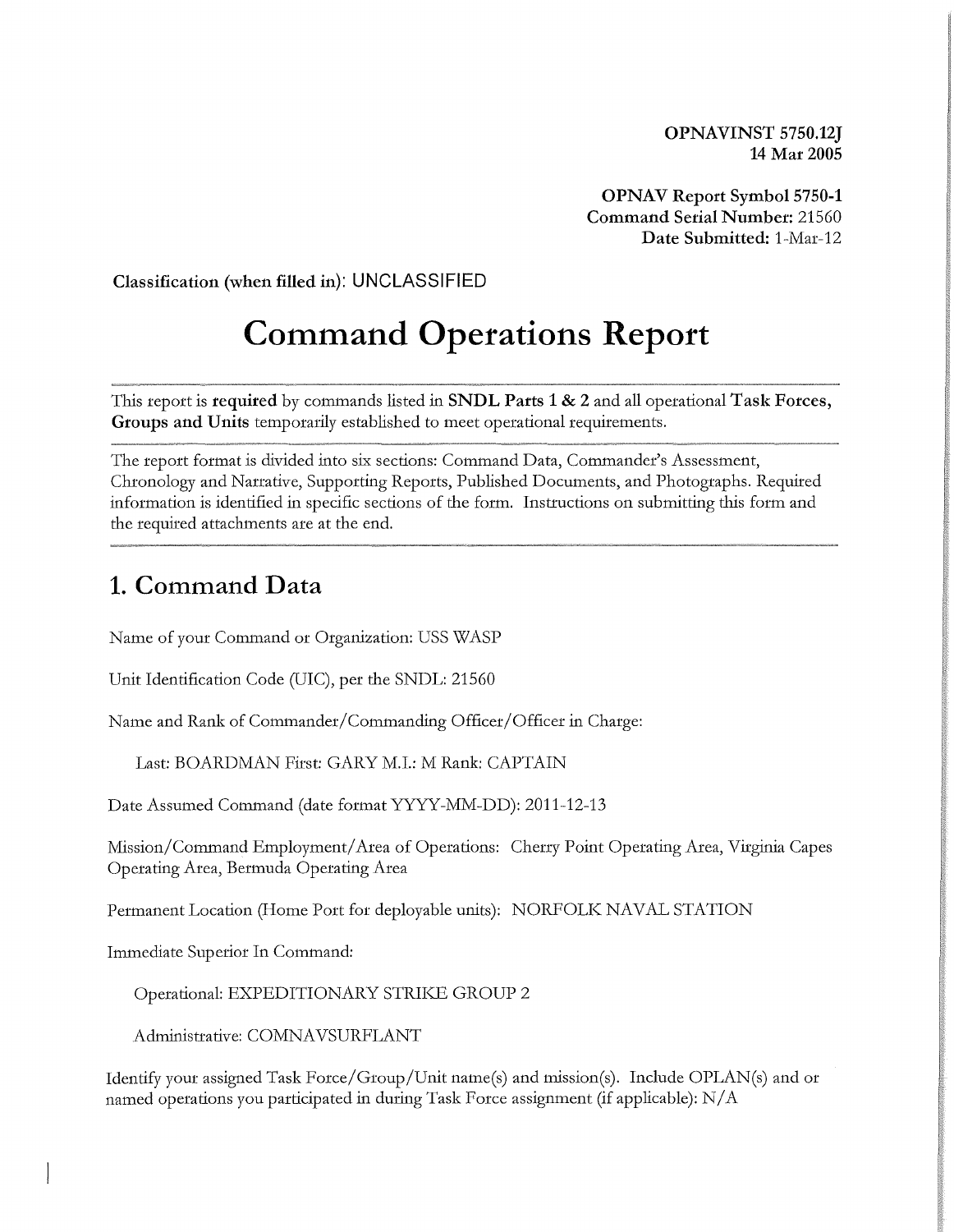Name(s) of Forces, Commands, Ships, Squadrons or Units assigned or under your operational control ~f applicable): HMLA-167, HMLA-269, HMLA-467, HMH-461, HMH-464, HMH-366, HMM-774, VMM-263, VMM-266, VMA-223, HM-14, HM-15, HSC-22, HSC-28, HSC-26, VX-23

Type and number of Aircraft Assigned and Tail Codes, if applicable: MH-60S, MV-22, CH-53, AH-1W, UH-1N, AV-SB, F-35B

Commands, Detachments or Units deployed on board or stationed aboard as tenant activities (as applicable): ACU-4, ACU-2, Fleet Surgical Team 6

Number of Personnel Assigned:

01 Jan 2011 Officers: 80 Enlisted: 940 Civilian: 1 31Dec2011 Officers: 79 Enlisted: 919 Civilian: 1

Command Point of Contact (required entiy, complete in full):

Name (Rank, First Name, Middle Initial, Last Name): LCDR Title/Office Code: Navigator E-mail (both classified and unclassified, if available):

Phone number(s): (757)443-7315 Command Mailing Address: USS WASP (LHD 1) FPO AE 09556 1660

## **2. Commander's Assessment**

An LHD is the flagship for an Amphibious Readiness Group, which typically consists of an LSD, LPD, and a big deck amphibious ship (either LHA or LHD). It is a capital ship of the Navy. An LHD has to be capable of supporting operations to their fullest extent, primarily carrying Marine aircraft and landing craft, in order to be a vital National Asset ready for any role from full wartime support to humanitarian operations. After a yard period, the LHD must come out with all of its equipment fully operational.

USS WASP (LHD 1) began the year in the shipyards. We were eager to get out of the shipyards as we had been tied dockside for over seven straight months. Once underway, we were unable to complete a full sea trial due to various casualties with the combat systems suite and engineering plant.

In July, WASP got underway for extensive training, operations, and qualifications. We conducted a significant amount of Deck Landing Qualifications to certify our flight deck and flight deck crew. We took on LCU's and LCAC's as part of our Amphibious Certification. This certification became useful during the Hurricane Irene sortie, as we became the flagship for the primary Defense Support to Civil Authorities mission. We were carrying 12 helicopters and 2 LCU's ready to provide assistance to any area damaged that needed assistance. This precedence was set after the tsunami that destroyed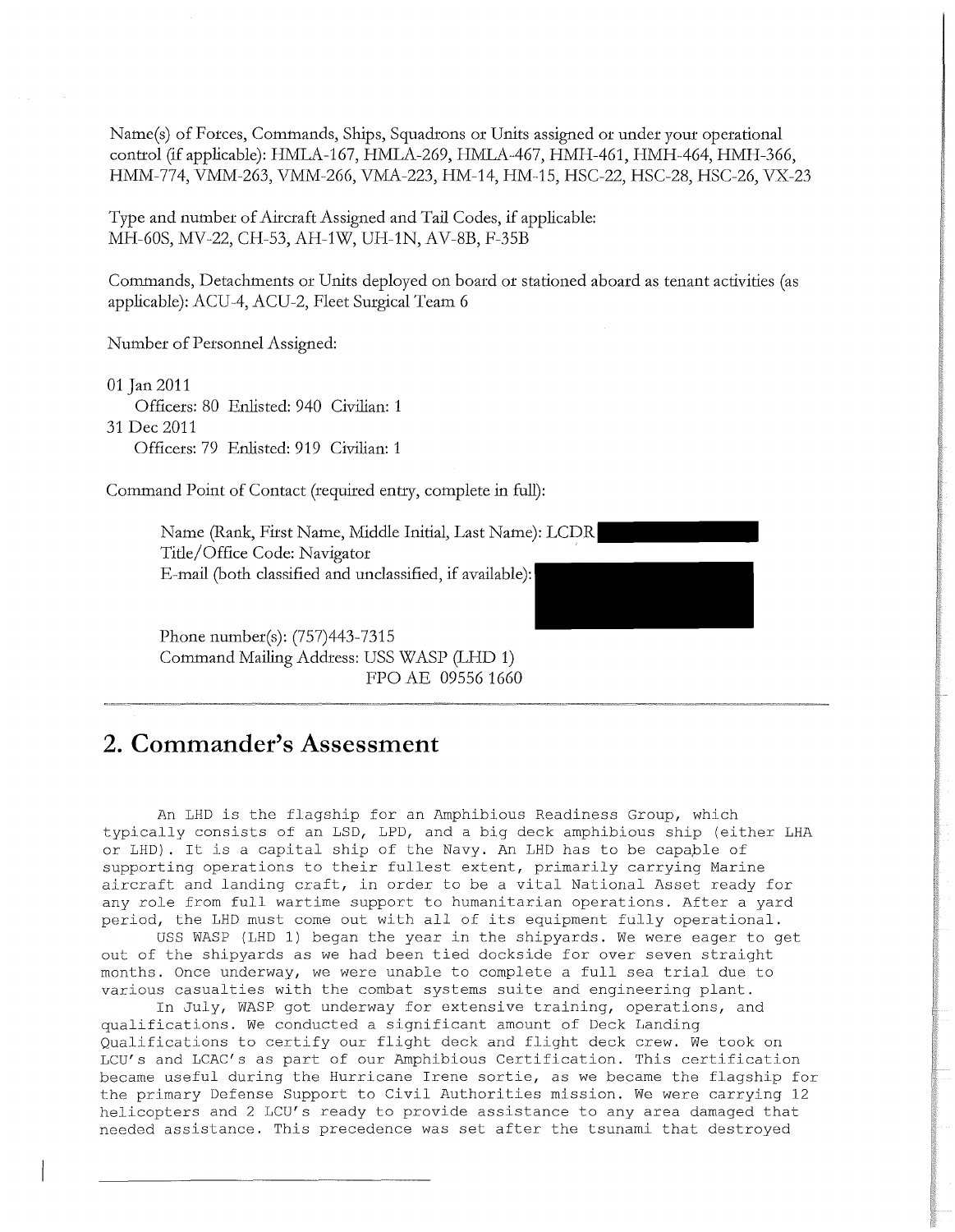Sumatra, in New Orleans after Hurricane Katrina, and the earthquake in Haiti in 2010. Fortunately, the nation did not need us this time. But the importance of always being ready was re-affirmed in every aspect.

The JSF testing was a new and tremendously valuable experience for the entire crew. Seeing a test platform come out to conduct sea trials was a once in a lifetime opportunity for most of them. The testing also allowed WASP to host numerous flag level officers to include the Secretary of the Navy. JSF testing is our assigned mission for 2011-2014.

We finalized the year with our remaining Basic Phase Certifications to include the engine room receiving a perfect 100% on both watch teams. The new Pilot Program certification seemed far less intrusive on the ship's schedule and crew than the previous method of certification. WASP was directed to finish the Basic Phase prior to the end of the year in order to be ready for Bold Alligator beginning in January 2012.

## **3. Chronology and Narrative**

| CMAV 11A1                         | NAVSTA NORFOLK<br>RAE SHIPYARD         | 010CT-11JAN        |
|-----------------------------------|----------------------------------------|--------------------|
| CNO AVAILABILITY                  |                                        | 12JAN-24APR        |
| ENGINEERING LIGHT-                |                                        | 11APR-15APR        |
| OFF ASSESSMENT                    |                                        |                    |
| BAE DOCK TRIALS                   |                                        | 20APR-22APR        |
| BAE CONTRACT TRIAL                | BAE SHIPYARD<br>VIRGINIA CAPES         | $27APPR - 01MAP$   |
| LANTRAMID PHASE O                 | NAVSTA NORFOLK                         | $12$ MAY- $27$ MAY |
| (MIDSHIPMEN)                      |                                        |                    |
| WEAPONS ONLOAD                    | NAVSTA NORFOLK                         | 19MAY-20MAY        |
| LANTRAMID PHASE 1                 | NAVSTA NORFOLK                         | 31MAY-24JUN        |
| (MIDSHIPMEN)                      |                                        |                    |
| LANTRAMID PHASE 2                 | NAVSTA NORFOLK                         | $27JUN-22JUL$      |
| (MIDSHIPMEN)                      |                                        |                    |
| AIR CERT, PALS,                   | VIRGINIA CAPES                         | 06JUL-22JUL        |
| 2D MAW DLO'S                      | CHERRY POINT OPAREA                    |                    |
| AIR 1.4B                          | VIRGINIA CAPES                         | 13JUL-17JUL        |
| AMW 1.4                           | VIRGINIA CAPES                         | 18JUL-21JUL        |
| LANTRAMID PHASE 3                 | NAVSTA NORFOLK                         | 23JUL-16AUG        |
| (MIDSHIPMEN)                      |                                        |                    |
| TRIDENT WARRIOR                   | VIRGINIA CAPES                         | 26JUL-01AUG        |
| FLIGHT DECK                       | NAVSTA NORFOLK                         | $02$ AUG- $24$ AUG |
| NON-SKID REPAIR                   |                                        |                    |
| AVIATION MAINTENANCE              | NAVSTA NORFOLK                         | 15AUG-19AUG        |
| INSPECTION                        |                                        |                    |
| HURRICANE SORTIE WESTERN ATLANTIC |                                        | $26AUG-02SEP$      |
|                                   | SUP 1.4/AIR 1.4B (BERMUDA TO NEW YORK) |                    |
| SUPPLY MANAGEMENT                 | NAVSTA NORFOLK                         | $01$ SEP- $02$ SEP |
| CERTIFICATION                     |                                        |                    |
| NAV 1.3B/ENG 1.3B                 | NAVSTA NORFOLK                         | 01SEP-02SEP        |
| <b>FPEX</b>                       | NAVSTA NORFOLK                         | 07SEP-08SEP        |
| NAV 1.3C/MED 1.4                  | VIRGINIA CAPES                         | $12$ SEP- $15$ SEP |
| CMAV11A2/JSF                      | NAVSTA NORFOLK                         | 17SEP-30SEP        |
| INSTRUMENTATION                   |                                        |                    |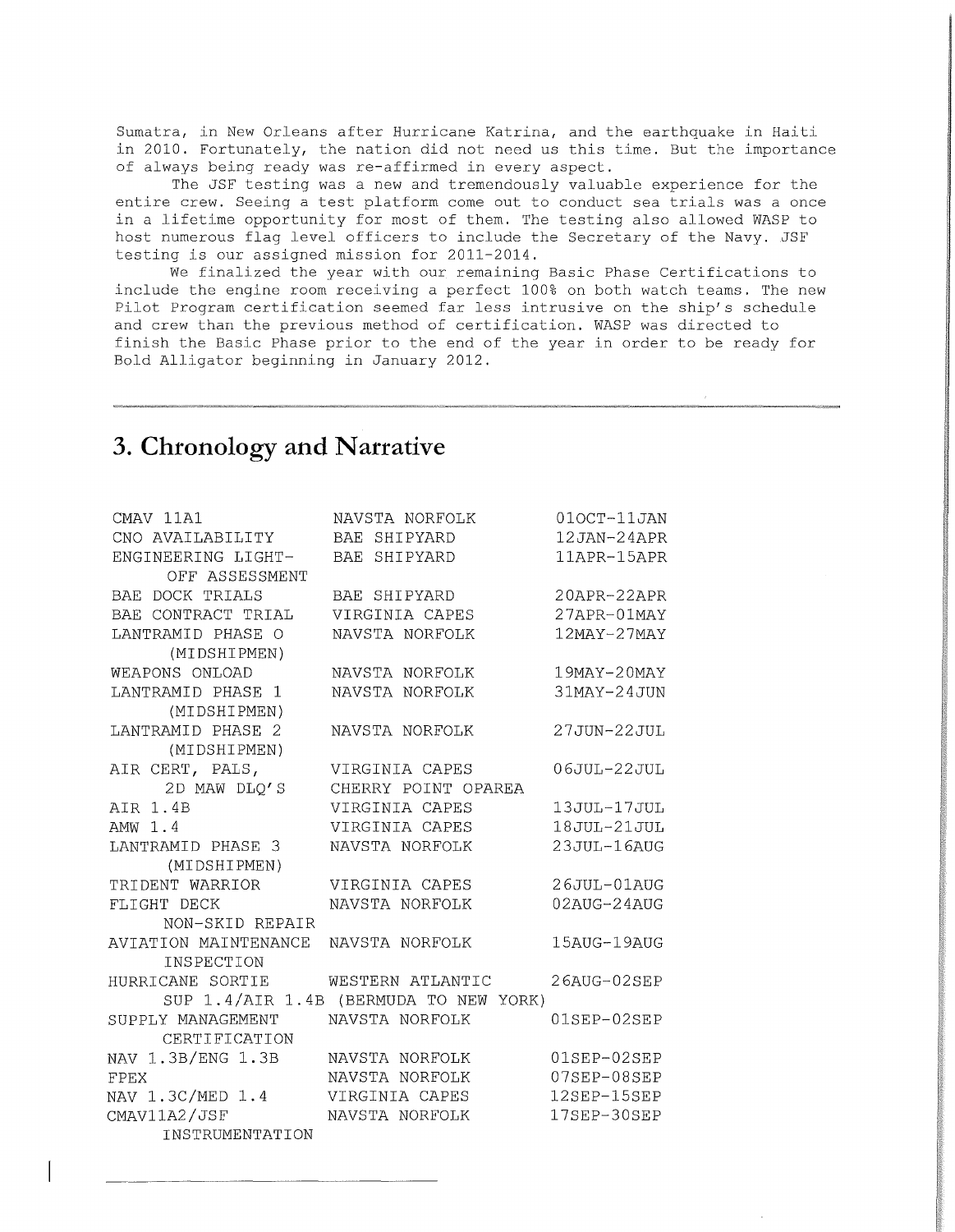| CONVENTIONAL WEAPONS<br>SAFETY REVIEW | NAVSTA NORFOLK      | 19SEP-23SEP     |
|---------------------------------------|---------------------|-----------------|
|                                       |                     |                 |
| JSF (F-35B) DT-1                      | VIRGINIA CAPES      | $020CT-180CT$   |
| AW/SUW/INTEL/                         | NAVSTA NORFOLK      | $180CT-210CT$   |
| $CRY/EW$ 2.1                          |                     |                 |
| $3M_1$ 1.4                            | NAVSTA NORFOLK      | $240CT - 280CT$ |
| AW/SUW/INTEL/                         | NAVSTA NORFOLK      | $14NOV-18NOV$   |
| $CRY/EW$ 2.2                          |                     |                 |
| $MOD-D$ 1.3B,                         | VIRGINIA CAPES      | $18NOV - 23NOV$ |
| $MOB-S$ 1.3C                          |                     |                 |
| MOB-D, N, S $1.4$                     | VIRGINIA CAPES      | $28NOV-02DEC$   |
| BOLD ALLIGATOR DLO'S                  | CHERRY POINT OPAREA | 07DEC-16DEC     |
| AW/SUW/INTEL/                         | NAVSTA NORFOLK      | $19$ DEC-22DEC  |
| $CRY/EW$ 2.1                          |                     |                 |

USS WASP (LHD 1) and her crew began the year with a two month Continuous Maintenance Availability (CMAV), followed by a four month Chief of Naval Operations (CNO) Availability at the BAE Berkley Shipyard in Norfolk, VA. Upon completion of the maintenance, WASP successfully completed Dock Trials and Sea Trials.

Shortly after returning to Homeport, WASP conducted a weapons onload and received the first of three groups of midshipmen. This is a critical training opportunity for the Naval Academy, NROTC Units throughout the country, and its future Officers. The second group arrived in time to get underway for WASP's Aviation and Amphibious Warfare Certifications. The final group of midshipmen arrived as WASP returned from sea.

At the end of July, WASP had the opportunity to host USFF's Trident Warrior. Trident Warrior takes the software and systems of tomorrow to sea for initial performance testing. WASP returned home in early August for flight deck non-skid repairs. During this down-time, AIMD Department completed a very successful Aviation Maintenance Inspection.

Late August saw WASP getting underway for the Hurricane Irene Sortie. While the original sortie was part of CTG 183.1 for hurricane avoidance, WASP became the flagship for ESG 2 who became CTF 26. This new task force was on alert to render Defense Support to Civil Authorities following the hurricane. This sent WASP to a MODLOC box off the coast of New York until the hurricane passed while the other ships of CTG 183.1 returned home. During this underway, Supply Department completed its Supply Management Certification with superb results.

WASP wrapped up the remainder of September in port conducting Basic Phase events with the Afloat Training Group, for the new certification process called the Pilot Training Program. She also successfully completed a Conventional Ordnance Safety Review (COSR) .

At the beginning of October, WASP was underway again to begin the first sea based operational test of the Joint Strike Fighter (F-35B) .

November and December saw WASP complete many of the required events for her Basic Phase Certification, prior to rolling into the new year. On 13 December, the WASP had a change of command ceremony while underway.

The successes, achievements, and contributions were the result of unmatched teamwork. The crew's commitment to maintenance excellence and innovation has realized cost savings to the Navy and countless improvements in operational capability, material condition, and readiness sustainment. The crew is passionately dedicated to continued success in support of WASP's unofficial motto "Number 1. It's not just a number. It's an Attitude."

Operational Summary of USS WASP's 2011 activities includes: participated in TRIDENT WARRIOR 2011 where she was instrumental in the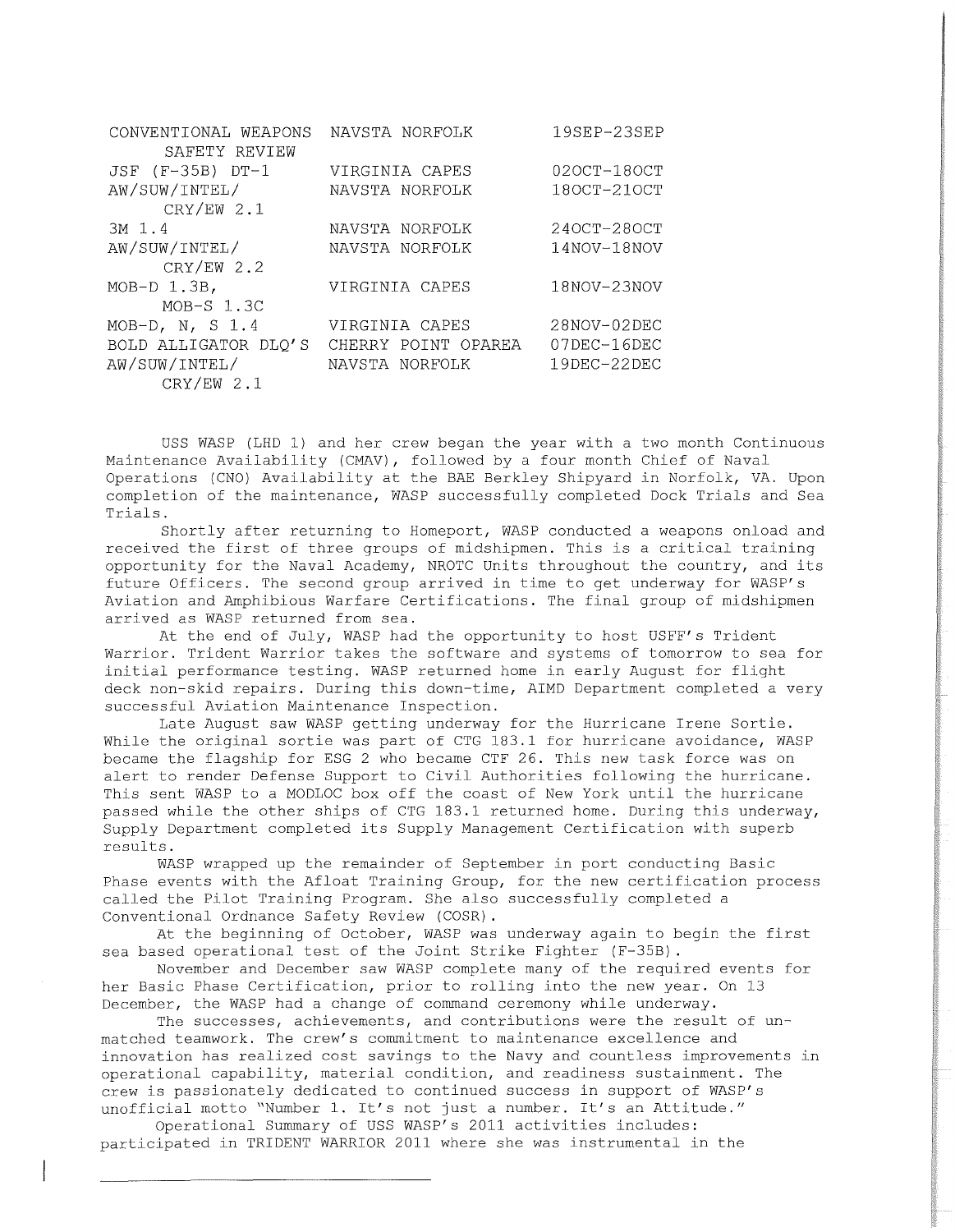technical experimentation of more than 50 critical maritime initiatives as well as was the Data Link Interface Control unit, responsible for managing a complex multi-TDL for more than 10 coalition C2F/C5F units; Paving the way for future air and strike operations, WASP was the test platform for the F-35B Joint Strike Fighter; While not deployed during CYll, WASP traveled over 10,847 nautical miles, flew 652 hours with over 1,200 launches and landings, conducted numerous ballast operations with numerous LCAC and LCU launches and recoveries, and received over 5 million gallons of fuel and issued more than 1.4 million gallons for over 1,200 aircraft refuelings; WASP was one of the first Large Deck Ships to operate with paperless charts as she expertly navigated without incident throughout over 26 sea and anchor, refueling at sea details, and other special evolutions. WASP is truly "#1 in the Fleet".

## **4. Supporting Reports**

See attached:

- 1. 2011 Draft Battle "E" Award
- 2. Calendar Year 2011 Medical History
- 3. Chaplain 2011 Phoenix Award Input
- 4. 2011 Phoenix Award Submission
- 5. 2 After Action Reports for command picnic and Christmas Party
- 6. USS WASP Initial NMT Evaluation
- 7. NMT Overview Brief

## **5. Published Documents**

See attached:

- 1. CO Bio (CAPT Boardman)
- 2. XO Bio (CAPT Teets)
- 3. 64 First Call Editions

## **6. Photographs**

See attached: 1. USS WASP year end wrap up from PAO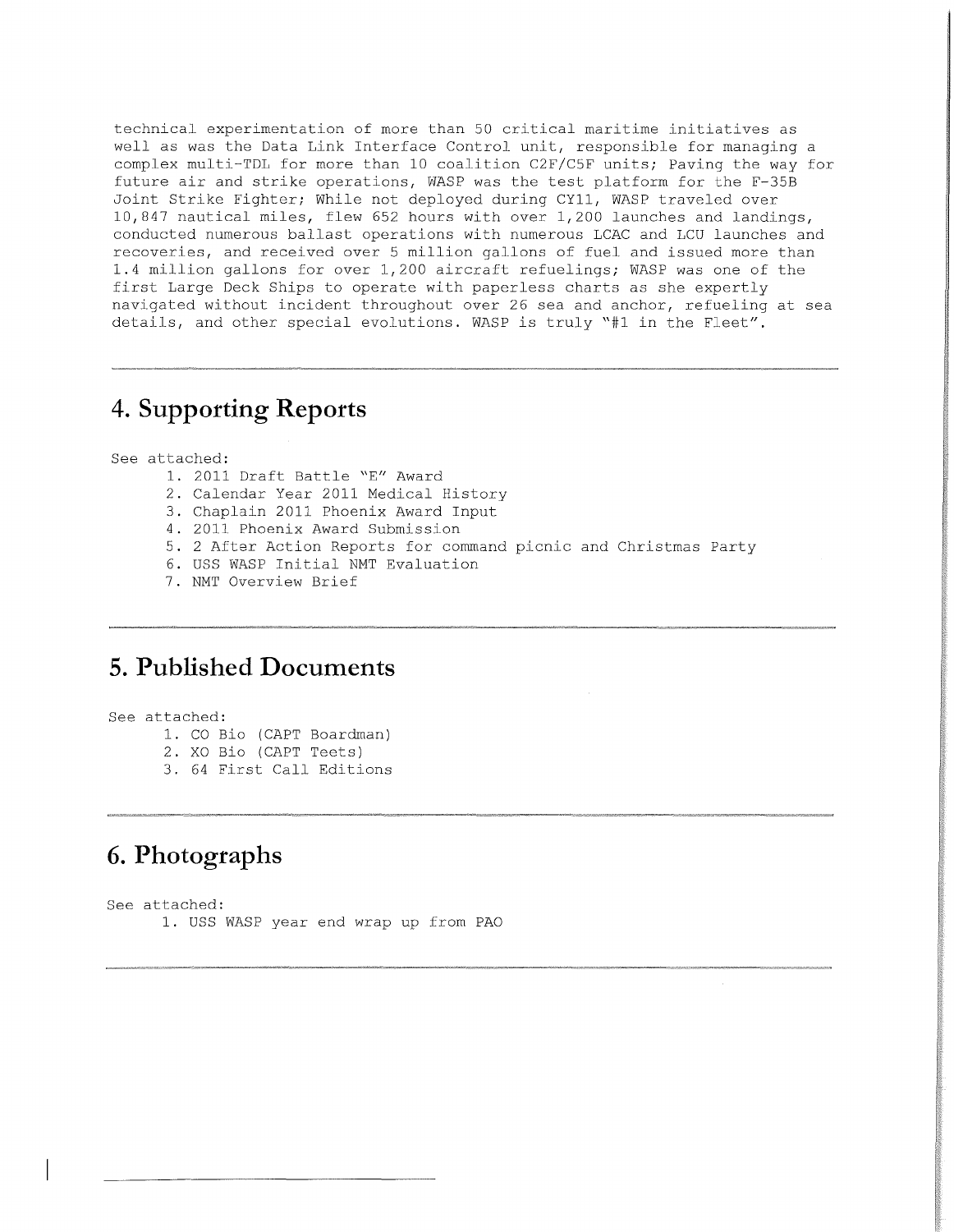1650 Ser NOO/

From: To: Commanding Officer, USS WASP (LHD 1) Commander, Amphibious Squadron SIX

Subj: 2011 NAVY BATTLE EFFECTIVENESS AWARD

Ref: (a) COMNAVSURFORINST 3502.lD CHANGE 2 (SURFORTRAMAN)

Encl: (1) Award Recommendation Summary

1. Per reference (a), enclosure (1) is submitted in support of WASP's recommendation for the 2011 Navy Battle Effectiveness Award and Command Excellence Awards.

2. In CY2011, WASP set the standard for excellence on the waterfront:

a. WASP completed a safe and extended three-month Chief of Naval Operations Availability.

b. WASP was the first large deck amphibious class ship to begin Basic Phase Certification through ATG's Pilot Program.

c. WASP hosted more than 250 Midshipmen throughout the summer, affording them the opportunity to review ship operations from refueling at sea to fixed wing and rotary aircraft operations and was Second Fleet's first choice to support priority one operations, specifically for 2D MAW.

d. Completing more than 50 critical maritime initiatives, WASP participated in Fleet Forces Command's TRIDENT WARRIOR Exercise and was assigned as Task Force 26 command ship during the Hurricane IRENE natural disaster where the crew made numerous preparations in providing disaster relief in support of Defense Support of Civil Affairs, all within 72 hours notice.

e. WASP received numerous accolades while serving as the test platform for the Navy and Marine Corps F-35B Joint Strike Fighter (JSF). A significant portion of her flight deck was utilized to test temperature and pressure effects for a new non-skid Thermion replacement in conjunction with JSF testing. Additionally, WASP hosted several distinguished visitors during the three-week strike fighter testing, namely the Secretary of the Navy, the Commandant of the Marine Corps, and the Chief of Naval Aviation.

f. WASP completed the 3M Certification with an overall score of 88.60% and was only the second ship of past seven commands to certify.

3. WASP proved time and again that it could handle any tasking asked of her. She is truly "NUMBER ONE IN THE FLEET" and most deserving of recognition of this prestigious award!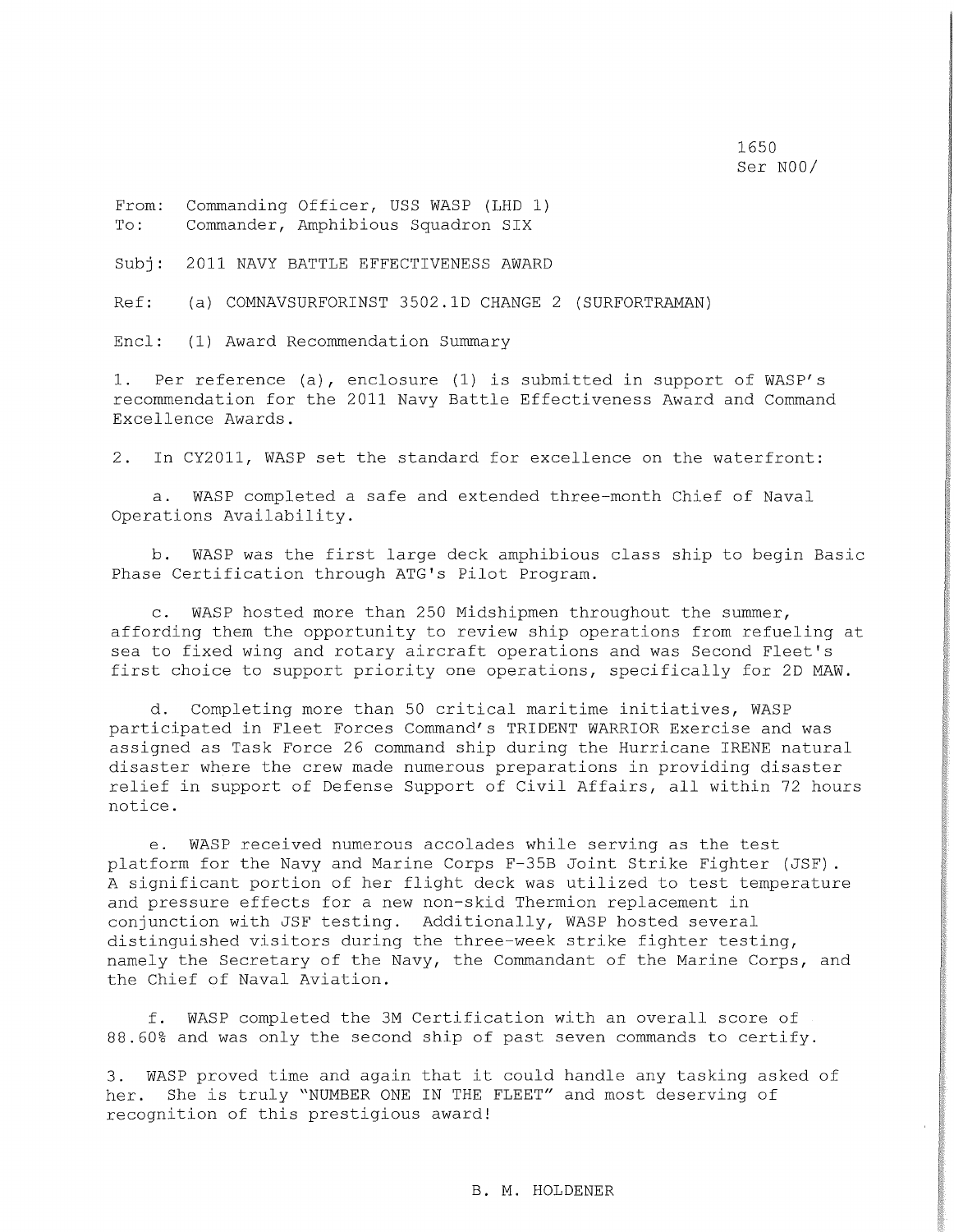E

#### Maritime Warfare (Power Projection/Sea Control) Excellence

Team WASP maintained the following Maritime Warfare certifications within periodicity and proficiency throughout the competitive period: AMW, ARQ, AT/FP, AW, MOB-N, MOB-S, SAR, SUW, and USW. AIMD, AIR, C5I, DECK, and WEAPONS Departments completed their departmental 3M certification, all with scores greater than 85%. There were zero explosive mishaps, or inadvertent/accidental decoy firings, physical loss of ordnance, incidents, groundings, collisions or mishaps. Operationally, WASP participated in TRIDENT WARRIOR 2011 where she was instrumental in the technical experimentation of more than 50 critical maritime initiatives as well as was the Data Link Interface Control unit, responsible for managing a complex multi-TDL for more than 10 coalition C2F/C5F units. Paving the way for future air and strike operations, WASP was the test platform for the F-35B Joint Strike Fighter. While not deployed during CYll, WASP traveled over 10,847 nautical miles, flew 652 hours with over 1,200 launches and landings, conducted six LCAC and six LCU launches and recoveries, and received over 5 million gallons of fuel and issued more than 1.4 million gallons<br>for over 1,200 aircraft refuelings. WASP was one of the first for over  $1,200$  aircraft refuelings. Large Deck Ships to operate with paperless charts. Even though her schedule precluded the prescribed certification pipeline, she was persistent and proactive certifying without a Limited Team Trainer or 90 day waiver period. She expertly navigated without incident throughout over 26 sea and anchor, refueling at sea details, and other special evolutions. When it comes to Maritime Warfare, WASP is truly "#1 in the Fleet".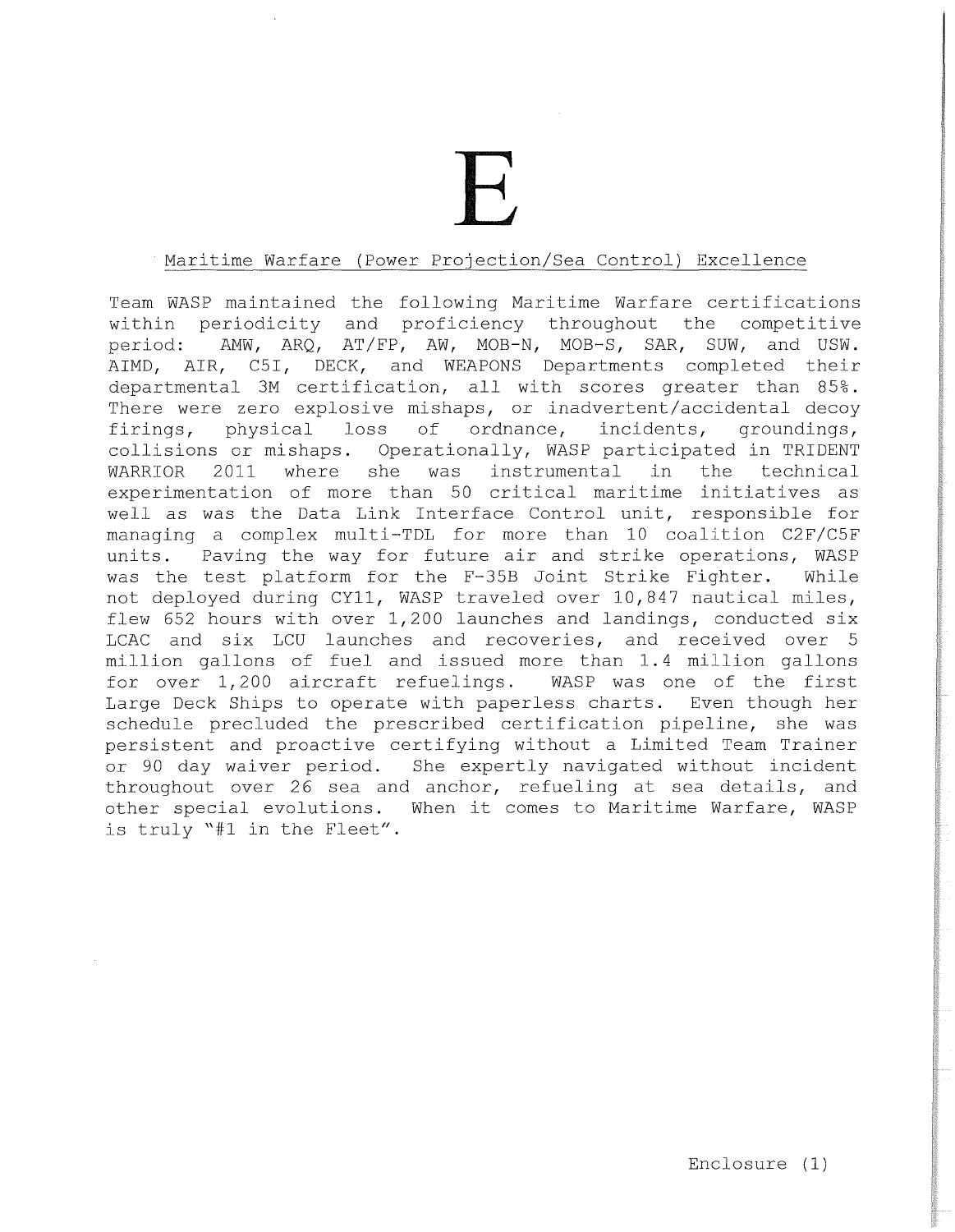### Command, Control, Communications, and Information Warfare Excellence

Team WASP led the way in combat systems and intelligence during 2011. The following certifications remained in periodicity throughout the competitive period: CCC, CRY, EW, INT, and C2W. WASP adeptly planned and maintained its AN/SLQ-32 SESEF range testing requirements within periodicity in accordance with PMS and<br>WFIP 115 throughout the reporting period. With numerous reporting period. With numerous crewmembers handling classified material of different forms, WASP had zero security incidents in the areas of classified computer systems, materials, and electronic data spillage. In addition, WASP exceeded CNSL's expectations during its Supply Management Certification, scoring 100% in all ADP areas to include NTCSS training, PQS, system maintenance and tape data back-ups and inventory. WASP passed ISIC EKMS Inspection with no COMSEC violations or incidents, and continued best practices validated during 2010 INSURV on antenna VSWR/TDR maintenance. Completed 3M certification in Operations Department with a score of 91.48%. Without a doubt, WASP CCC and IW team is "#1 in the Fleet."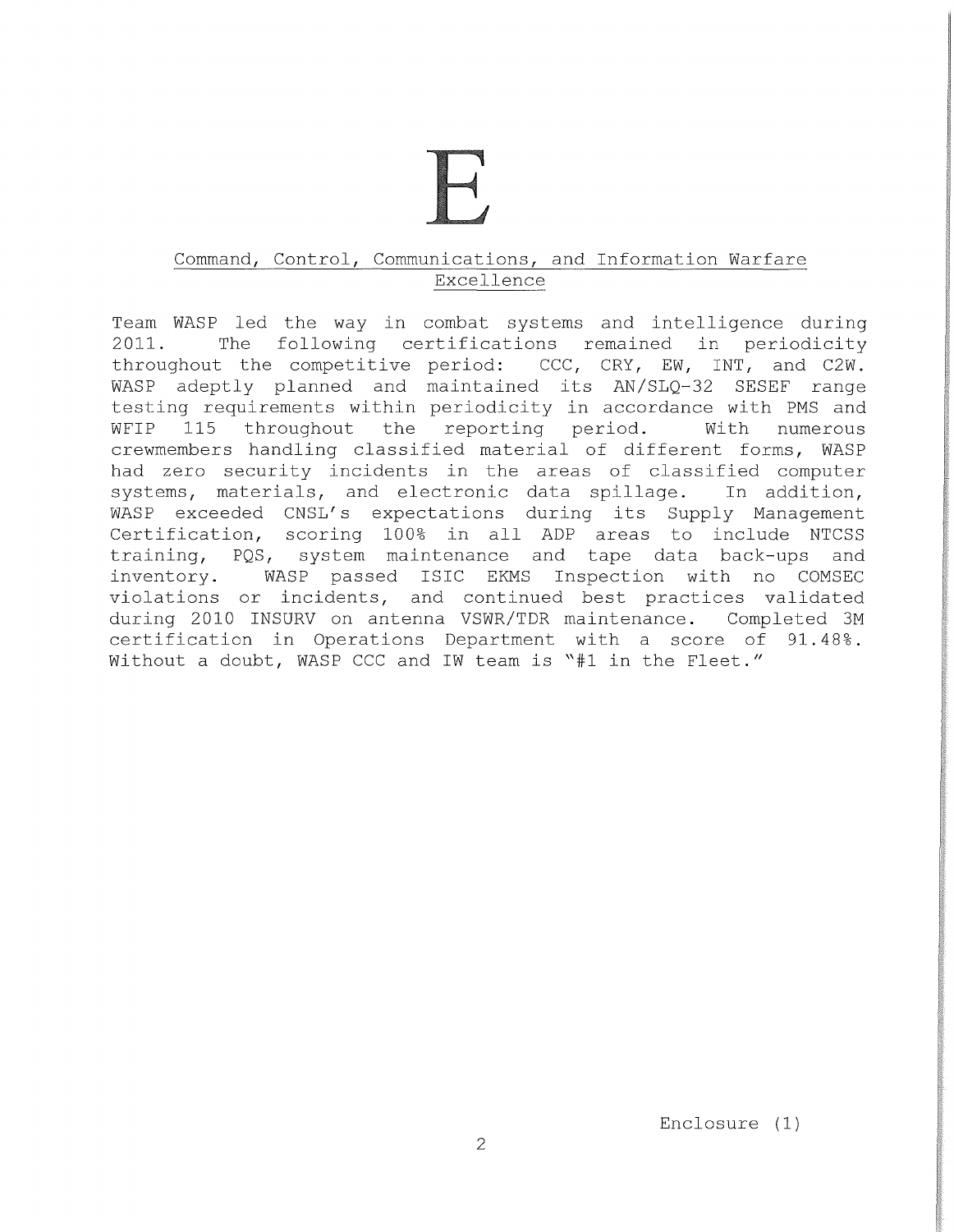# E

#### Logistics Management Excellence

WASP's Basic Phase certifications remain in periodicity and good standing. Our Supply Management Certification (SMC) was conducted September 2011 and graded "Excellent" with an overall score of 93.2. Field Examination Group and Disbursing Audits were conducted April 2011 and graded "Excellent" with overall score of 93. 93. Supply Department's 3M inspection was conducted November 2011 and graded "Outstanding" with overall score of 94.65%. Individual SMC assessment areas were graded as follows: General Stores  $87.68$ %, Food Service 93.29%, Retail Operations 95.63%, and Postal<br>Assessment 95.63%. WASP's General Stores team oversaw \$2 million WASP's General Stores team oversaw \$2 million worth of Depot Level Repairable Carcass (DLR) receipt, issue and turn-in while maintaining carcass charges at  $0.0$ % -- well below Type Commander's goal of 3% for the second consecutive year. WASP's Food Service operation had no over issue of 2% or greater of allowance and no surveys exceeding 2% of stores consumed. Furthermore, WASP was Atlantic Fleet's Captain Edward F. Ney Memorial Award finalist and overall runner up in the Large Afloat category for the second consecutive year. WASP's Retail Operation had no Level 3 difference during any

reporting period. Sales division achieved \$182,000 in Ship's Store and vending sales, netting disbursements to WASP's Morale, Welfare and Recreation Fund of \$75, 000. The laundry operation processed 20,000 pounds of laundry with zero claims, and our Barbershop performed 2, 000 haircuts. WASP' s Disbursing and Postal Operations had no loss of funds or accountability. Moreover, Postal Operations had no failures to follow proper procedures or any postal offences. Both operations inspections results exceeded Blue E eligibility criteria. WASP's Supply Department had no loss of accountability, material or equipment in 2011.